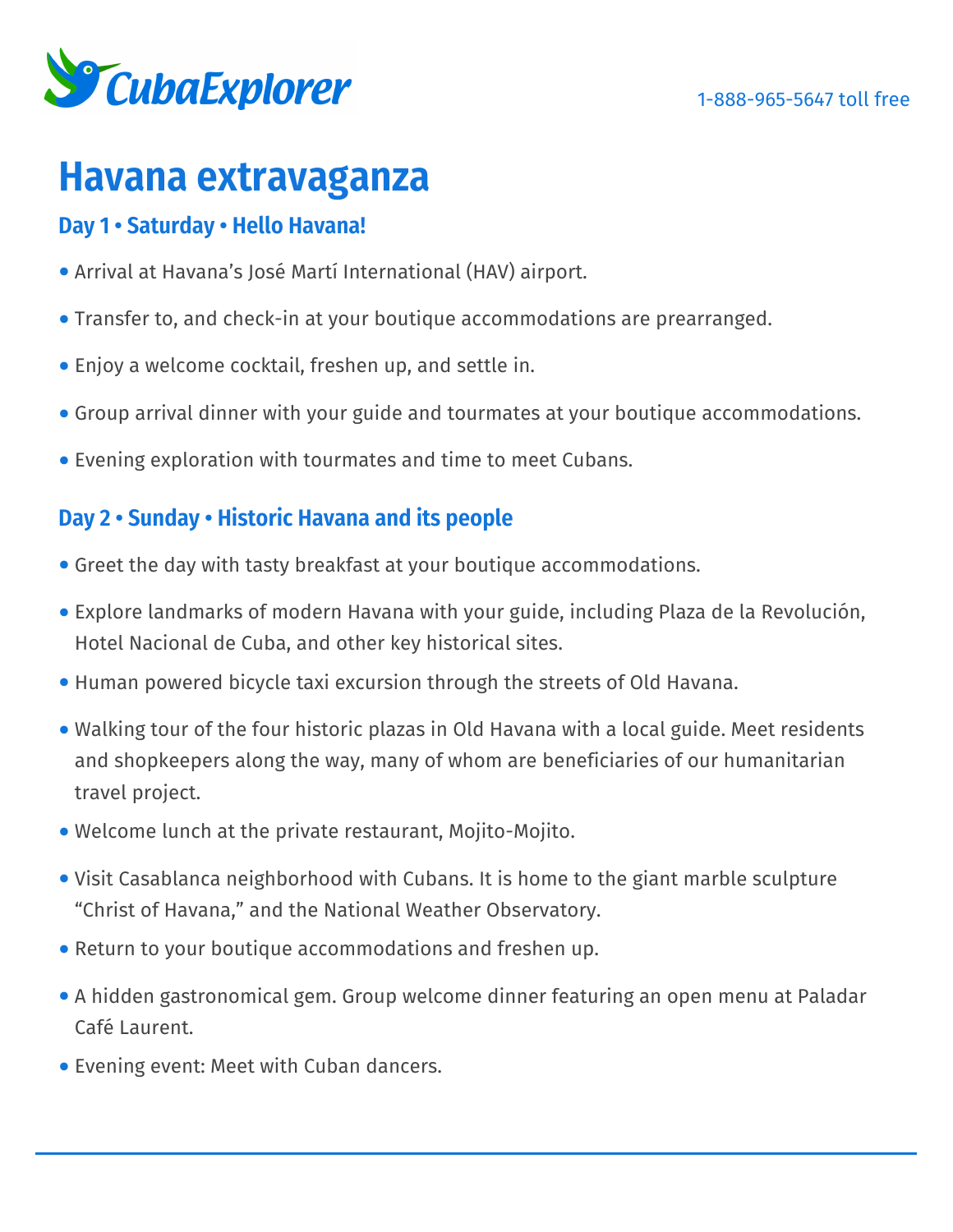

## **Day 3 • Monday • Cuban cooking, and Hemingway's house**

- Greet the day with tasty breakfast at your boutique accommodations.
- Cooking lessons with renowned chefs of private paladar El Ajiaco. Followed by a group lunch, you helped prepare.
- Walk with Cubans through the fishing village Cojímar, the inspiration for Hemingway's "The Old Man and the Sea."
- Visit Ernest Hemingway's Finca Vigía home and meet the docents and curators who maintain his vast library, manuscripts, and personal belongings.
- Return to your boutique accommodations and freshen up.
- Dinner not included in tour cost. It's an occasion to sample Havana's stellar private eateries.
- Evening exploration with tourmates and time to meet Cubans.

## **Day 4 • Tuesday • Capitol building and marine life**

- Greet the day with tasty breakfast at your boutique accommodations.
- Meet the chauffeurs of Havana's coconut cabs. They're eager to talk and give you a ride through different Havana neighborhoods.
- Visit Cuba's National Capitol Building, a Latin American architectural treasure. Meet Cubans who maintain the facilities and learn about its recent restoration.
- Visit Playas del Este, 30 minutes east of Havana. We'll meet locals in this rural seaside community.
- Lunch is not included. Explore the many families serving delicious homemade food.
- Return to your boutique accommodations and freshen up.